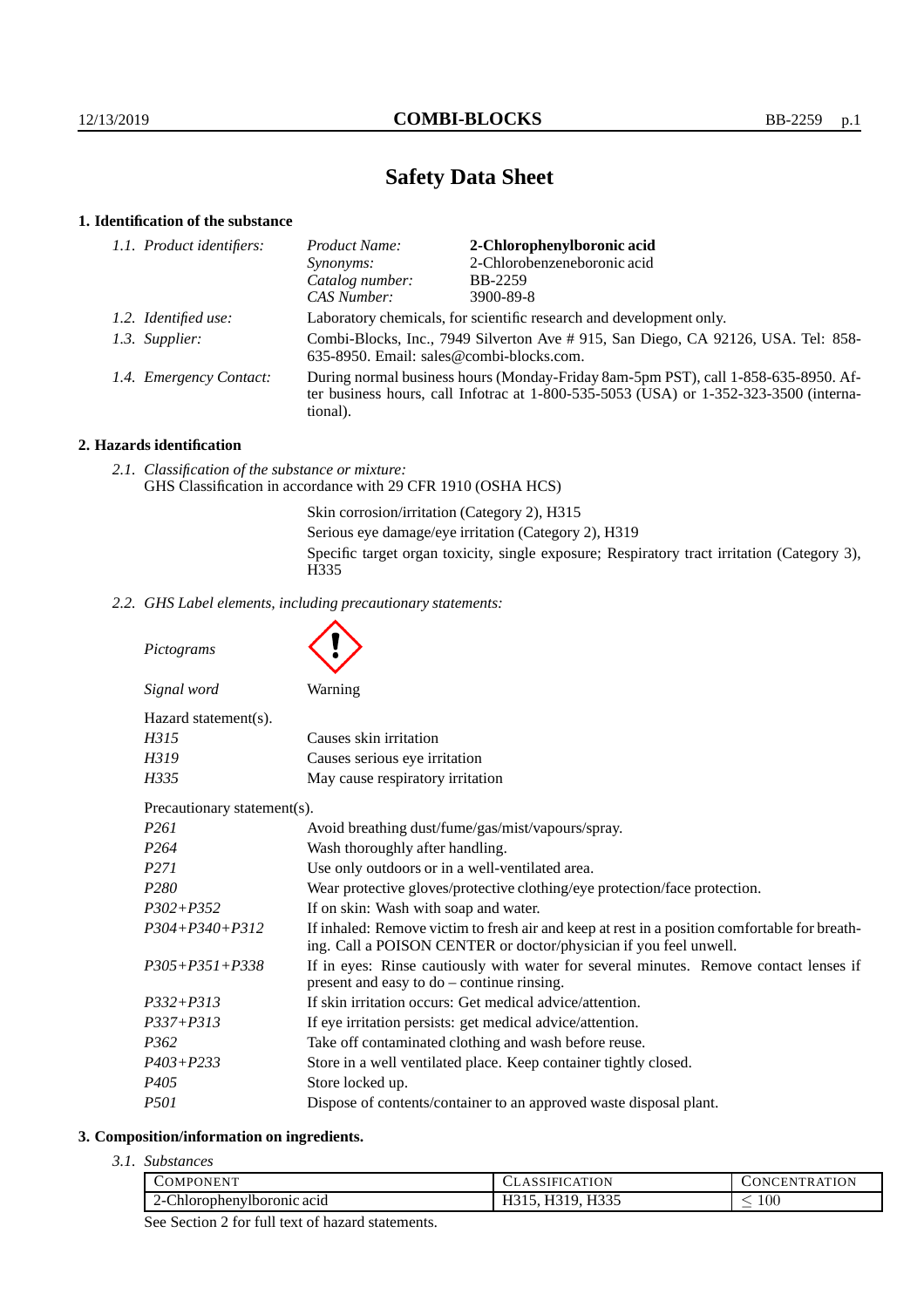### **4. First aid measures**

*4.1. Description of first aid measures.*

| Consult a physician. Show this safety data sheet to the doctor in attendance. Move out of<br>dangerous area.                                         |
|------------------------------------------------------------------------------------------------------------------------------------------------------|
| Remove victim to fresh air and keep at rest in a position comfortable for breathing. Call a<br>POISON CENTER or doctor/physician if you feel unwell. |
| Wash with soap and water.                                                                                                                            |
| Rinse cautiously with water for several minutes. Remove contact lenses if present and<br>easy to $do$ – continue rinsing.                            |
| Wash out mouth with copious amounts of water for at least 15 minutes. Seek medical<br>attention.                                                     |
|                                                                                                                                                      |

- *4.2. Most important symptoms and effects, both acute and delayed:* See Section 2.2 and/or in Section 11.
- *4.3. Indication of any immediate medical attention and special treatment needed:* No data.

#### **5. Fire fighting measures**

- *5.1. Extinguishing media:* Use dry sand, dry chemical or alcohol-resistant foam for extinction.
- *5.2. Special hazards arising from the substance or mixture:* Carbon monoxide, hydrogen chloride.
- *5.3. Advice for firefighters:* Wear self-contained breathing apparatus for firefighting if necessary.
- *5.4. Further information:* No data available.

#### **6. Accidental release measures**

- *6.1. Personal precautions, protective equipment and emergency procedures:* Ensure adequate ventilation. Use personal protective equipment.
- *6.2. Environmental precautions:* Should not be released into the environment. See Section 12 for additional ecological information.
- *6.3. Methods and materials for containment and cleaning up:* Sweep up or vacuum up spillage and collect in suitable container for disposal.
- *6.4. Reference to other sections:* Refer to protective measures listed in Sections 8 and 13.

#### **7. Handling and storage**

- *7.1. Precautions for safe handling:* Avoid contact with skin and eyes. Avoid inhalation of vapour or mist. Keep away from sources of ignition - No smoking. Take measures to prevent the build up of electrostatic charge. For precautions see section 2.2.
- *7.2. Conditions for safe storage, including any incompatibilities:* Store refrigerated. Keep container tightly closed in a dry and well-ventilated place. Containers which are opened must be carefully resealed and kept upright to prevent leakage.
- *7.3. Specific end use(s):* Laboratory chemicals, for scientific research and development only.

#### **8. Exposure Controls / Personal protection**

*8.1. Control parameters:*

*Components with workplace control parameters:* Contains no substances with occupational exposure limit values.

*8.2. Exposure controls:*

*Appropriate engineering controls:* Ensure that eyewash stations and safety showers are close to the workstation location. Ensure adequate ventilation, especially in confined areas. Use only under a chemical fume hood.

*Personal protective equipment:*

| Eye/face protection: | Wear appropriate protective eyeglasses or chemical safety goggles as described by OSHA's<br>eye and face protection regulations in 29 CFR 1910.133 or European Standard EN166.                                                                                                                                         |
|----------------------|------------------------------------------------------------------------------------------------------------------------------------------------------------------------------------------------------------------------------------------------------------------------------------------------------------------------|
| Skin protection:     | Handle with gloves. Gloves must be inspected prior to use. Use proper glove removal<br>technique (without touching glove's outer surface) to avoid skin contact with this product.<br>Dispose of contaminated gloves after use in accordance with applicable laws and good<br>laboratory practices. Wash and dry hands |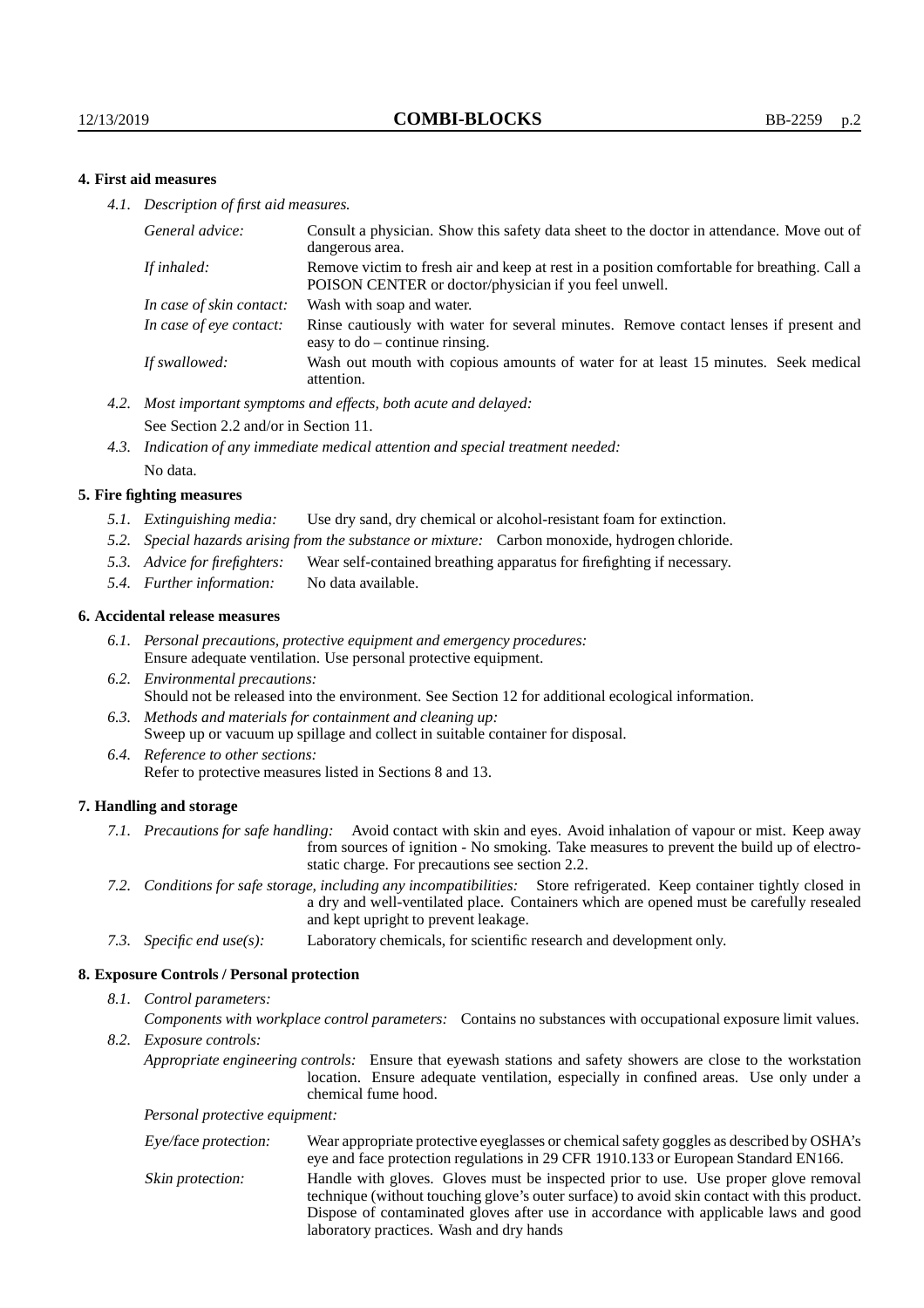| <b>Body Protection:</b> |         | Complete suit protecting against chemicals, Flame retardant antistatic protective clothing.                       |
|-------------------------|---------|-------------------------------------------------------------------------------------------------------------------|
|                         |         | The type of protective equipment must be selected according to the concentration and                              |
|                         |         | amount of the dangerous substance at the specific workplace.                                                      |
| Respiratory protection: |         | No protective equipment is needed under normal use conditions.                                                    |
|                         |         | Control of environmental exposure: Prevent further leakage or spillage if safe to do so. Do not let product enter |
|                         | drains. |                                                                                                                   |

## **9. Physical and chemical properties**

*9.1. Information on basic physical and chemical properties*

| (a)      | Appearance:                                   | Solid    |
|----------|-----------------------------------------------|----------|
| (b)      | Odour:                                        | No data  |
| (c)      | Odour Threshold:                              | No data  |
| (d)      | pH:                                           | No data  |
| (e)      | Melting point/freezing point:                 | No date. |
| (f)      | Initial boiling point and boiling range:      | No data  |
| (g)      | Flash point:                                  | No data  |
| (h)      | Evaporatoin rate:                             | No data  |
| (i)      | Flammability (solid, gas):                    | No data  |
| (j)      | Upper/lower flammability or explosive limits: | No data  |
| $\rm(k)$ | Vapour pressure:                              | No data  |
| (1)      | Vapour density:                               | No data  |
| (m)      | Relative density:                             | No data  |
| (n)      | Water solubility:                             | No data  |
| $\circ$  | Partition coefficient: n-octanol/water:       | No data  |
| (p)      | Auto-ignition:                                | No data  |
| (q)      | Decomposition temperature:                    | No data  |
| (r)      | Viscosity:                                    | No data  |
| (s)      | Explosive properties:                         | No data  |
| (t)      | Oxidizing properties:                         | No data  |

*9.2. Other safety information:*

| Formula          | $C_6H_6BClO_2$ |
|------------------|----------------|
| Molecular weight | 156.4          |
| CAS Number       | 3900-89-8      |

## **10. Stability and reactivity**

- *10.1. Reactivity* No data
- *10.2. Chemical stability* Stable under recommended storage conditions.
- *10.3. Possibility of hazardous reactions* No data
- *10.4. Conditions to avoid*
- *10.5. Incompatible material* No data.
- *10.6. Hazardous decomposition products:*

Hazardous decomposition products formed under fire conditions: Carbon monoxide, hydrogen chloride. Other decomposition products: No data In the event of fire: See Section 5.

## **11. Toxicological information**

*11.1 Information on toxicological effects*

| Acute toxicity:                    | No data available.                |
|------------------------------------|-----------------------------------|
| Skin irritation/corrosion:         | No data available.                |
| Eye damage/irritation:             | Causes serious eye irritation.    |
| Respiratory or skin sensitization: | May cause respiratory irritation. |
| Germ cell mutagenicity:            | No data available.                |
| Carcinogenicity:                   | No data available.                |
| Reproductive toxicity:             | No data available.                |